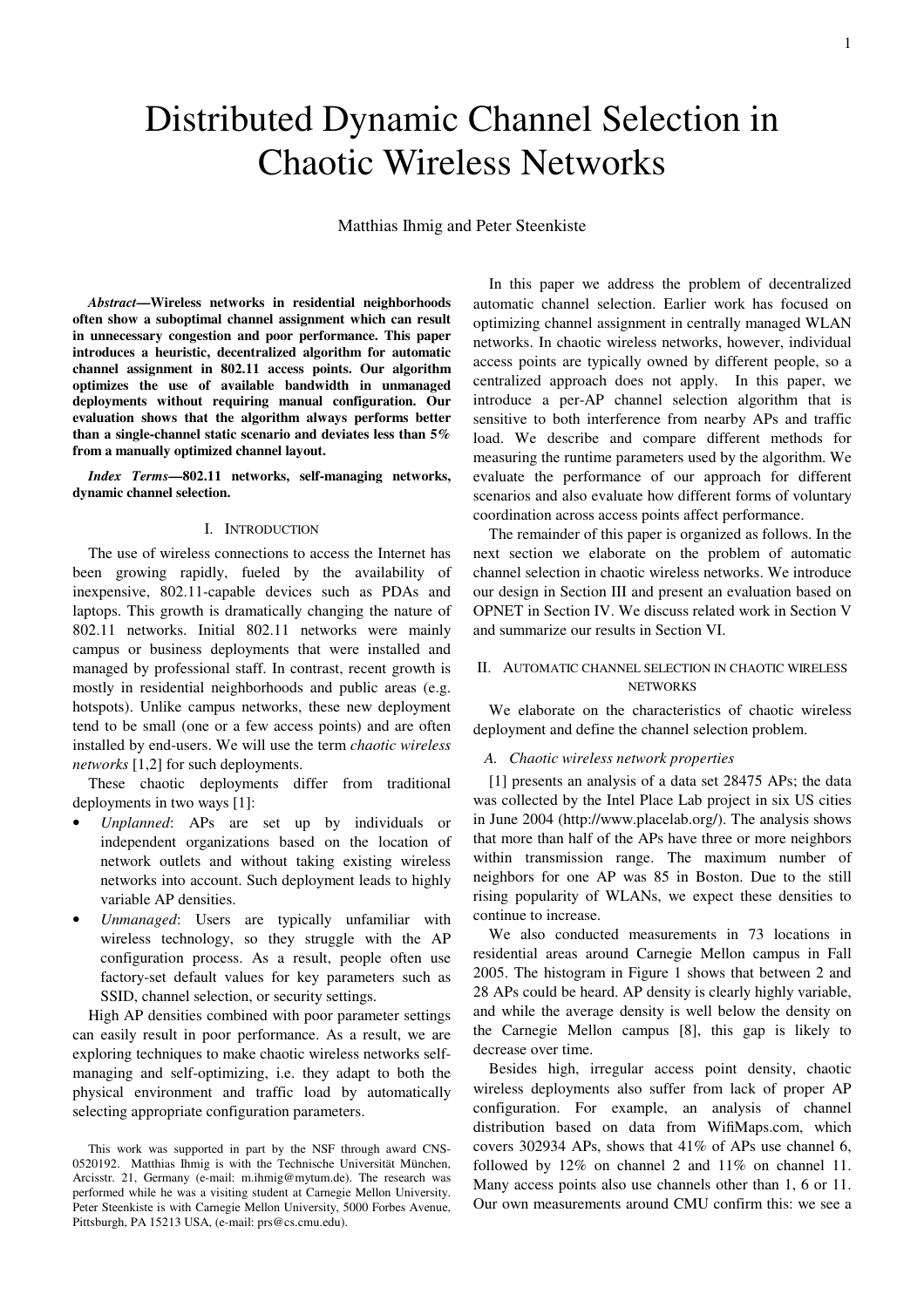similar distribution of APs across channels 1, 6, and 11, although we saw relatively few access points on other channels. In contrast, measurements on the CMU campus show a balanced distribution across channels 1, 6, and 11. This suggests that many people in residential areas do not understand the importance of configuring their AP.



# *B. Access Point Usage and Traffic Load*

While the density of APs in residential neighborhoods has received a lot of attention, fewer studies have looked at the number of clients and the traffic profile. We captured packets in three locations, two in residential areas and one on campus, for a 24 hour period. Based on the captured packet headers, we looked at the number of APs and clients that could be heard at each location. Nodes that transmitted fewer than 100 packets were excluded from the analysis. Table I summarizes the results for the remaining nodes.

| TABLE I: NUMBER OF CLIENTS AND APS |               |         |                |        |        |  |
|------------------------------------|---------------|---------|----------------|--------|--------|--|
|                                    | Both in range |         |                | Hidden |        |  |
| Area                               | APs           | Clients | C <i>1</i> /AP | ΑP     | Client |  |
| Oakland                            |               | 86      | 7.8            |        |        |  |
| Shadyside                          | n             | 14      | 2.3            |        |        |  |
| CMU                                |               | 34      | 53             |        |        |  |

Columns 2 and 3 show the number of APs and clients for which we could hear both the AP and the client. We see that the Client/AP ratio (Column 4) differs substantially across the areas. It is quite high for Oakland (which has a lot of hot spots) but very low for Shadyside. Surprisingly, the ratio is quite low for the CMU location, probably because the measurements were collected in an office building; we would expect higher ratios, near, for example, a large auditorium. Column 5 (6) shows the number of hidden APs (clients), for which only the clients (AP) could be heard.

We also collected traffic profiles in the residential areas to better understand the traffic load. Figure 2 shows for example the load on an access point in Oakland. We see that the load is quite bursty with peaks around midnight and around the late morning. We saw a similar pattern in all locations, although the peaks varied greatly both in shape and time of day.

The observed traffic can be divided into three categories. First, we observed interactive traffic such as web browsing and mail, especially during the peaks. A second category consisted of wireless management frames like beacons,

which add a load of about 1-5 kBytes/s to each channel. The remaining traffic consists of mainly peer-to-peer file sharing traffic, e.g. Bittorrent or Gnutella. This traffic accounts for most of the load, even though it is rate limited. Web, mail and other traffic is small with a daily average even below the WLAN management frames. Overall, the average load per AP is quite low, both because APs are used only intermittently and the Internet access links (mostly DSL or cable modem) limit throughput.



Our results are quite consistent with several previous studies that examined the characteristics of wireless network use in diverse environments [3,4,5]. Common observations are [6]:

- The concurrent and total number of clients associated with an access point varied widely over time [4,5];
- Data transfer rates in terms of throughput of users varies considerably [4];
- Usage characteristics vary widely across clients, resulting in little correlation between the traffic on APs and the number of associated users [3,4,5].

### *C. Automatic channel selection problem*

In this paper, we look at the problem of automatic channel selection in chaotic wireless networks, such as those characterized above. Since we expect most home environments and hot spots (e.g. small coffee shops) to have a single AP, we will focus on single-AP service sets, i.e. there are no Extended Basic Service Sets (EBSS). This means that we must assume that APs will try to selfishly optimize their own performance, and solutions based on cross-AP optimization, e.g. based on a centralized server, are not appropriate. Note that our algorithm is likely to also pay off for the case of EBSS, since cooperation between the APs in an EBSS can only further improve performance.

We also assume that clients do not roam. Every client belongs to its specific BSS and does not associate with foreign access points. If the connection is lost, clients scan until they find their own AP with its unique BSS again. The increasing popularity of using WEP/WPA encryption enforces this behavior and supports this assumption.

Finally, we will focus on allocating the non-overlapping channels 1, 6, and 11. We will also only scan those three channels when assessing channel availability. This cuts back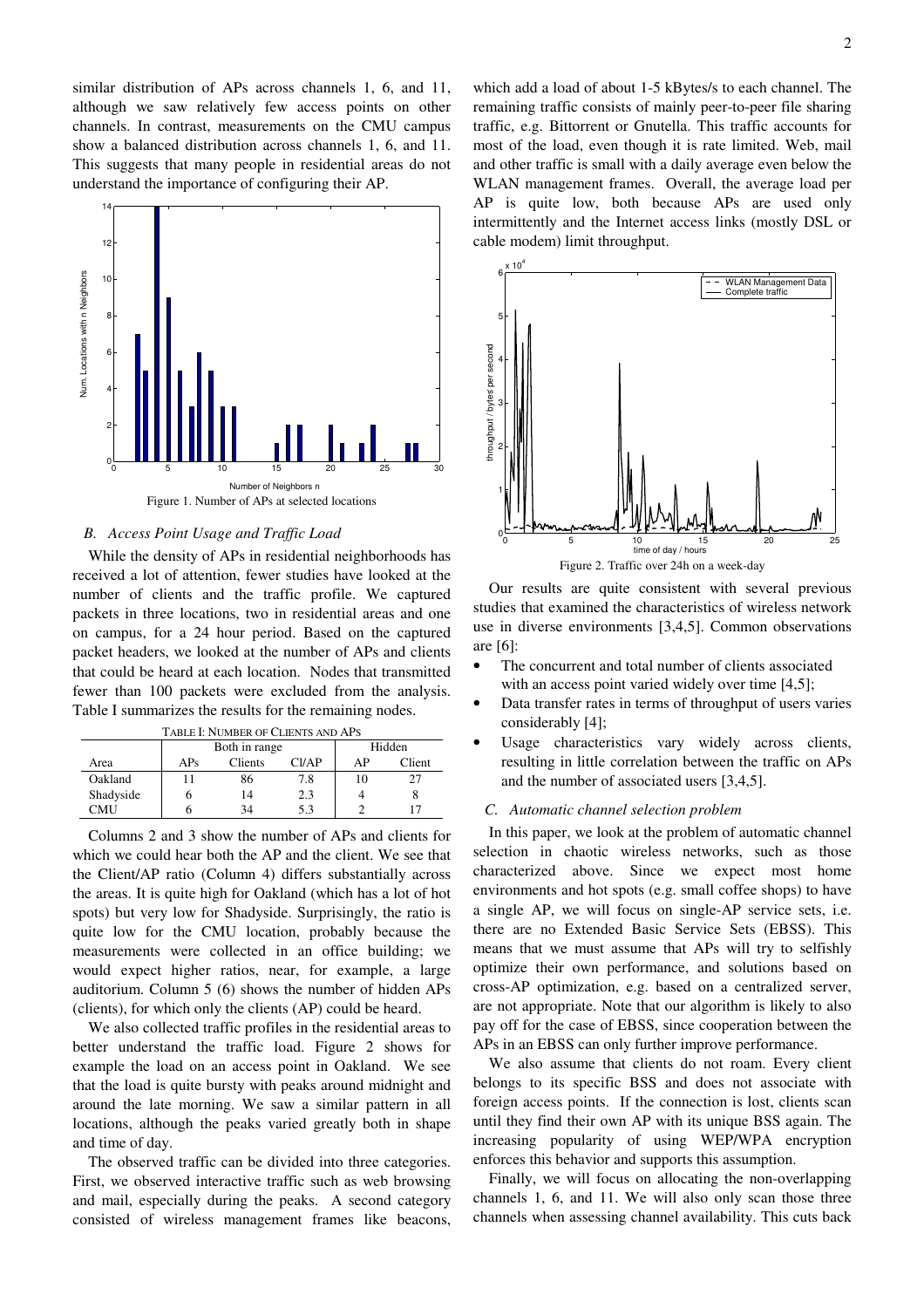significantly on the overhead of scanning, compared with scanning all 11 channels. This does not affect our algorithm: APs that use channels 2/3/4/5 and 7/8/9/10 will show up as interference.

# III. ARCHITECTURE AND ALGORITHM

We now present a fully distributed algorithm for channel selection in chaotic wireless networks. We first describe our high-level design and we then evaluate different metrics for characterizing channel load. We also discuss a number of options of inter-AP and client-AP coordination.



Figure 3. Function modules and data flow

#### *A. Functional design*

The functionality required for the dynamic channel switching algorithm can be split into three components (Figure 3). The *monitoring component* collects information on the load on channels 1, 6, and 11 and records this information in a load table. The *evaluation component* periodically checks this table to determine if the current channel is still a good choice or whether another channel should be used. The *channel switching component* switches channels if needed. We now elaborate on the operation of each component.

# *1) Monitoring module*

The monitoring component gathers information about the channel load. While it can easily continuously measure the load on the current channel, several options exist for getting load information on other channels. One option is to rely on neighboring APs to announce the load they observe on their channel; however, since each AP is in a different physical location, the load observed by an AP may not be representative for its neighbors. An alternative is to have APs occasionally switch to other channels to measure performance. This is the approach we use, although we try to minimize channel switches to reduce disruption to clients, i.e. we only switch channels if there is reason to believe that this will improve performance, as is described in Section III.A.2. Moreover, APs always remain on a channel for at least *t*hold seconds so they can get a reliable measurement of the traffic load.

When an AP switches to a new channel, it takes its associated clients with it, e.g. by announcing its channel switch (see Section III.B). This is important since it avoids interrupting active connections between the AP and its clients. Moreover, by moving the entire BSS to the new channel, we can measure the load on the new channel using regular traffic between the AP and its clients, i.e. we do not have to generate additional test traffic. The resulting measurements will also be more representative of normal traffic conditions.

Our algorithm is designed for off-the-shelf single-radio hardware. Multi-radio APs could further improve performance. For example, service sets with more than one client could distribute their clients over different channels. Alternatively, additional radios could be used to monitor the load on other channels, thus giving APs more up-to-date information on channels loads to guide channel selection.

We will evaluate different channel metrics in Section III.B, but independent of what metric is used, the channel load fluctuates significantly. In order to avoid unnecessary channel switches, we smooth the load using an exponentially weighted moving average [7], with  $\alpha = f(\Delta t_{\text{sample}})$ :

 $\bar{x}_k = \alpha \bar{x}_{k-1} + (1 - \alpha)x_k$ 

# *2) Evaluation module*

The evaluation component regularly checks whether the current channel is still satisfactory, or whether another channel can potentially offer better performance. This is done by comparing the current channel load against a threshold. If it is crossed, a switch to another channel is scheduled.



Figure 4. Flow chart algorithm for evaluation function

The flowchart in Figure 4 shows the selection algorithm. On startup, the current threshold *thresh<sub>current</sub>* is set to a minimum threshold *thres*<sub>min</sub>, which will determine when the first switch takes place; the influence of *thres*<sub>min</sub> on the algorithm behavior is discussed in Section IV.E. The action, which is taken when the *thresh*<sub>current</sub> threshold is exceeded, depends on the age of the entries in the metric load table. We say that the load table is up-to-date, when the oldest entry is younger than two times the minimum time required to test all three channels for  $t_{hold}$  seconds each, which is  $2 \cdot 3 \cdot 10s = 60s$  in most of our experiments. If the load table is up-to-date, the channel with the smallest metric value is selected as the new channel and the new value for *thres*<sub>current</sub> is set to the 2nd smallest channel metric value. This accounts for the now increased metric value and reduces the probability of another subsequent switch. However, if the table is *outdated*, we assume that load information of some channels is no longer valid. In that case, we initiate a switch to the channel for which we have the most outdated information so we can reassess its traffic load. We also reset *thresh*<sub>current</sub> to the minimum threshold *thres*<sub>min</sub>.

# *3) Channel Switching module*

The channel switching component receives switching requests and sets the transceiver hardware appropriately.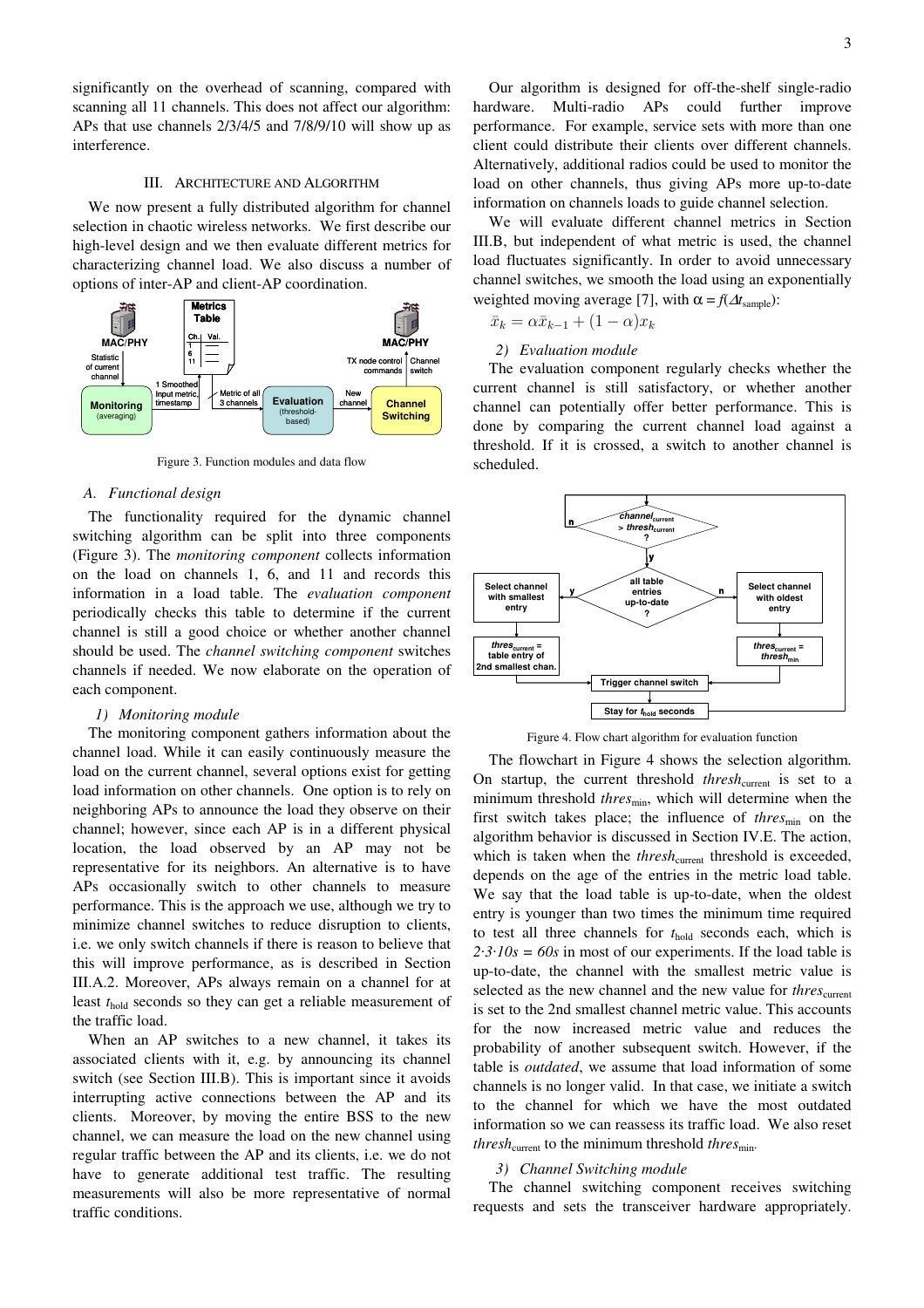Channel switches in the access point are triggered by the Evaluation component, as described above. In clients, the simplest form of channel switching is based on the AP selection process that is part of the MAC layer. It is triggered automatically whenever the connection to the AP is lost. The delay associated with AP selection depends on several parameters, e.g. whether active or passive scanning is used, how many channels are scanned, and beacon interval. Typical overheads range from 2 to 10 seconds [8].

# *B. Coordination across nodes*

In the architecture described above, we assume that there is no coordination among the wireless nodes. We now consider two forms of coordination, AP-client and AP-AP.

In the simplest case, APs simply switch channels when they detect a loaded channel. Unfortunately, this approach is disruptive to clients since they will lose connectivity and have to go through a time-consuming scanning and reassociation process; during that time, clients are disconnected from the network. A more attractive solution is to have the AP announce to its clients that it plans to switch channels, so they can reconnect more quickly, reducing disruption. This is supported in IEEE 802.11k through a management command that allows an AP to specify a new channel and a designated switching time to clients; this offers a standards-based method for efficient channel switching. OPNET, which we use in our evaluation, is based on the original IEEE 802.11 and does not support this feature. To support efficient switching in our simulations, we added a SWITCH command to the beacons. This reduces interruptions from up to several seconds to less than 1ms, similar to what can be achieved with 802.11k. If the beacon with a switch command gets lost, clients fall back to the basic expensive scanning mechanism.

Given our target environment we cannot assume cross-AP optimization of channel selection. However, we can consider some forms of voluntary coordination. APs can warn neighboring APs that they plan to switch channels. APs that hear this announcement may view this as a hint that they should delay switching channels, since the load on the channel they are currently using is likely to drop. This can potentially avoid oscillation in the case that multiple APs sharing a channel and seeing similar load conditions, decide on channel switches at the same time. In our OPNET implementation, the channel switch hint is implemented as a HOLD command that is included in the beacon. After receiving a HOLD command, APs stay on the same channel for at least one averaging window. A beacon can include both a SWITCH (for clients) and HOLD (for neighboring APs) command.

# *C. Measuring the channel state*

The algorithm discussed in the previous assumes that there is a way of measuring the load on a channel. Earlier work on dynamic channel selection is often based on node layout: APs select a channel with minimal interference from nearby APs. However, this work targets chaotic wireless deployments, which, as described in Section II, have characteristics that differ substantially from those of campusstyle deployments. Specifically, chaotic wireless networks have AP densities and traffic loads that are highly variable. This argues for channel selection algorithms that are sensitive to traffic load instead of node layout. There are many ways of measuring traffic load [8] – here, we focus on the three most promising ones: channel utilization, transmit queue length, and packet delay.

The most obvious metric to capture load is channel utilization, i.e. the percentage of time that the channel is busy. Channel utilization can for example be measured by the radio receiver on the AP. An alternative is to use the transmit queue length on the AP: one would expect the queue size to increase as the load increases. This metric has the advantage that it is very easy to measure on today's hardware. A final metric is the packet delay, such as MAC delay, the time between when a packet is handed to the MAC layer and when it is first transmitted; this delay captures both the transmit queuing time and the contention time for the medium.

To compare the performance of these three metrics, we ran a simulation (see Section IV for details) in which a set of clients executed an HTTP traffic load. We gradually increased the number of clients to increase the load in the network and measured the value of the different load metrics. Figure 5 and Figure 6 show the results for the MAC delay and utilization metrics with typical stochastic web traffic [10]; the results are 10s averages with their standard deviation boundaries.



Our results show that MAC delay is the most attractive metric. In a non-congested state, it consistently has a low value without spikes that can cause false triggers. With higher loads, the MAC delay increases steadily, without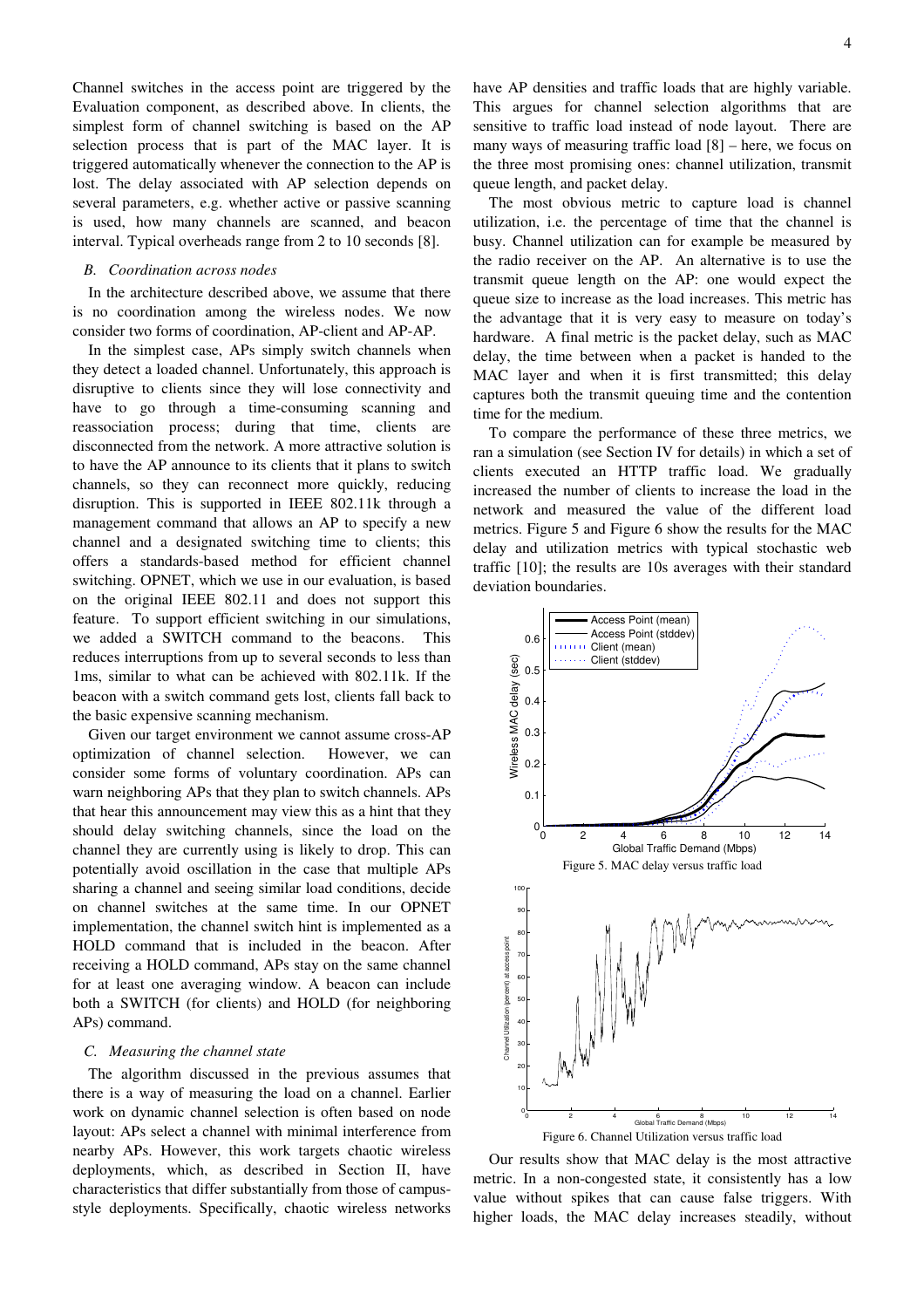significant dips. In contrast, channel utilization is much more sensitive to the dynamics of the traffic load in the network: traffic burst on other APs can drive up the utilization and potentially trigger switches even if it has no or little impact on the local traffic. We also evaluated the transmit queue length as a load metric (see [8] for results) and found it to be unattractive: it is highly variable and can trigger channel switches even for a low traffic profile. Based on these results, we decided to use the MAC delay as our load metric.

We also found that the load information collected by APs is representative for their clients [8]. This should not be a surprise since APs and clients share the same transmission medium.

#### IV. EVALUATION

We first describe our evaluation methodology. We then evaluate the performance of the basic algorithm for different traffic loads and assess the impact of the optimizations.

#### *A. OPNET simulation set up*

We implemented our dynamic channel selection algorithm in OPNET [11]. We also implemented the optimizations discussed in Section III.B by adding the SWITCH and HOLD commands to the beacons. For legacy clients, i.e. clients that do not recognize the SWITCH command, it takes on average about 7 seconds to reassociate with the AP after it has switched channels. This time includes detecting that connectivity is lost, scanning time using passive scanning, and reassociation delay.

Our evaluation scenarios model a residential area with a set of APs, each supporting a small number of clients (Section II.A). We collected results for different node densities, node dynamics, and traffic loads. We compare the performance of our algorithm with that of two static configurations: a single-channel setup in which all APs use the same channel and a manual setup in which APs are manually assigned to the 3 non-overlapping channels to maximize capacity.



Figure 7. Average throughput as a function of increasing node density

#### *B. Algorithm Performance*

Figure 7 shows how dynamic channel selection using our dynamic algorithm improves performance in a dense

scenario. Different numbers of nodes are placed in an 80m x 80m area, so since nodes have a transmission range of 115m, they form a full mesh. The traffic load is 1 Mbps of CBR download traffic per AP-client link and all nodes start to send traffic after 30 seconds on the same channel. The throughput has been averaged over a 10s window. We see that the system converges to a stable distribution, although the convergence time depends on the number of nodes. With 6 APs, it takes about one minute, while 16 APs take about 3 minutes. For 24 APs, the load is too high for the network capacity, so the requested throughput of 1 Mbps is never reached. The channel switching rate drops to zero once the system stabilizes.



Figure 8. Throughput with increasing number of clients

Next we consider the dynamic case where clients are added incrementally: we have 8 APs in an area of 80m x 80m and every minute we add one client. Up to 20 clients are associated in a way that each AP serves between 1-4 clients. The results in Figure 8 show that in this dynamic case, the automatic switching algorithm has performance that is similar to that of manual assignment, although when more than 8 clients are in the system, there is a small delay associated with distributing the load across the nonoverlapping channels.



Figure 9. Averaged throughput for low-density scenario

Figure 9 shows the result for a low density scenario, where we distribute 20 APs and 40 clients in a 300m x 300m area. The nodes have a transmission range of 115m, so not all nodes can hear each other. We see that the overall throughput with dynamic channel selection is about 95% of the optimal throughput. Because APs only have a partial view of the environment, the channel switching rate does not drop to zero as in the dense scenario but converges to a rate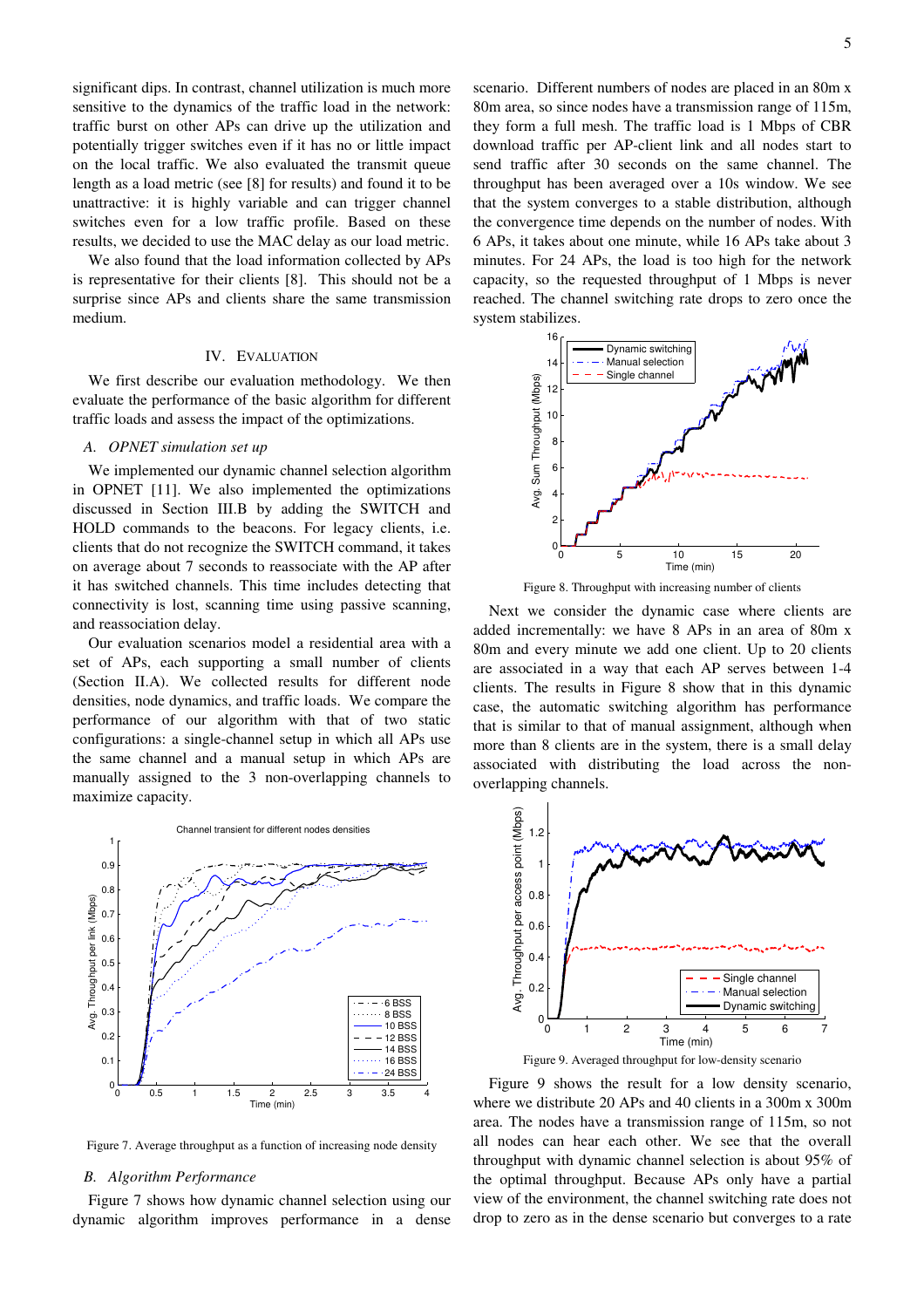of 1.2 switches per AP per minute. It is possible to reduce this rate (e.g. by increasing *t*hold) at the cost of reducing responsiveness.

We also ran a similar experiment with RTS/CTS enabled. The results are summarized in Table II: the RTS/CTS overhead reduces throughput by about 30%, but the overhead is the same for all three configurations.

| Channel   | Throughput | Throughput   | degradation |
|-----------|------------|--------------|-------------|
| selection | no RTS/CTS | with RTS/CTS |             |
| Manual    | 0.56       | 0.397        | 70%         |
| Dynamic   | 0.54       | 0.373        | 70%         |
| Single    | 0.231      | 0.159        | 69%         |

TABLE II: EFFECT OF RTS/CTS ON LINK THROUGHPUT (IN MBPS)

When we used a randomized but static channel selection instead of the automatic switching algorithm, performance in the worst case dropped to 87% on average of the maximum throughput compared to an optimal channel selection. As expected, a random scheme can work well if the load on every AP is similar, but for variable load, dynamic channel switching reached better performance than random channel distribution.



Figure 10. Average MAC delay for various traffic profiles and increasing load

## *C. Different traffic loads*

We also ran simulations for diverse traffic loads such as download, upload, symmetric, mixed and web traffic. The download and upload profile transferred 100kByte objects every second, the symmetric-profile transferred two 1kByte objects every 16ms and the mixed profile contained a 1MByte download burst with symmetric traffic. The web profile was based on statistical descriptions from [10]. The impact on the MAC delay channel metric is shown in Figure 10. We see that the MAC delay metric works well: it generally increases with load and has relatively few peaks that could trigger unnecessary channel switches.

Figure 11 compares the performance of automatic, singlechannel, and manual channel selection for download, file upload, mixed and web traffic in a dense node configuration with increasing numbers of nodes along the x-axis. We see the automatic selection works very well and even outperforms the manual selection for the web profile.

# *D. Effects of coordination*

When an AP switches to a different channel, clients will be disconnected from the network until they reassociate with

the AP. For legacy APs this takes on average about 5.4 seconds with passive scanning and between 90ms and 300ms with active scanning [9]. When we used the SWITCH command introduced in Section III.B, the switching time dropped to 5ms on average. We found that in our experiments, accelerated clients achieved slightly better performance than legacy clients: on average around 2% higher throughput and 7% lower delay. The differences are so small because under stable conditions, the number of channel switches is very low thus the performance loss is small.



Figure 11. Link throughput for CBR and Web traffic with increasing load

We also evaluated the benefit of the HOLD command. We found only marginal improvements in performance (about 3% in global throughput) when the HOLD command was used with fast-switching clients. However, the HOLD command does cut back significantly on the number of channel switches. For example, in some high traffic load experiments, the number of channel switches was reduced by a factor of 2.8. This helps legacy clients that cannot process a SWITCH command to reduce disconnection time during scanning and reassociation. While the benefit will depend strongly on the channel switching rate, it can be as much as 50% at the maximum switching rate of one switch every *t*hold seconds.

### *E. Parameter sensitivity*

Finally, we evaluated the sensitivity of our results to the values of key parameters of the channel selection algorithm.

We looked at the impact of the averaging interval for the load metric. We average the load to avoid that small changes in load will trigger channel switches. We found that high averaging intervals (e.g. 60 seconds) result in smooth changes in the load metric but it significantly slows down convergence after a change in load conditions. A 10s interval generally works well, even for bursty web traffic. If clients support the SWITCH command, an averaging window as low as 1s works well since the cost of slow convergence is higher than the cost of extra channel switches. The hold time parameter  $t_{hold}$  has similar properties as the averaging window: higher values reduces the number of channel switches (which is important for legacy clients) but slows down convergence.

Another key parameter is the minimum threshold *thres*min which controls channel switching. For the MAC delay metric, we found that a value of less than 4.3ms, corresponding to a load of about 50% of the channel capacity, works well. Higher values increase convergence